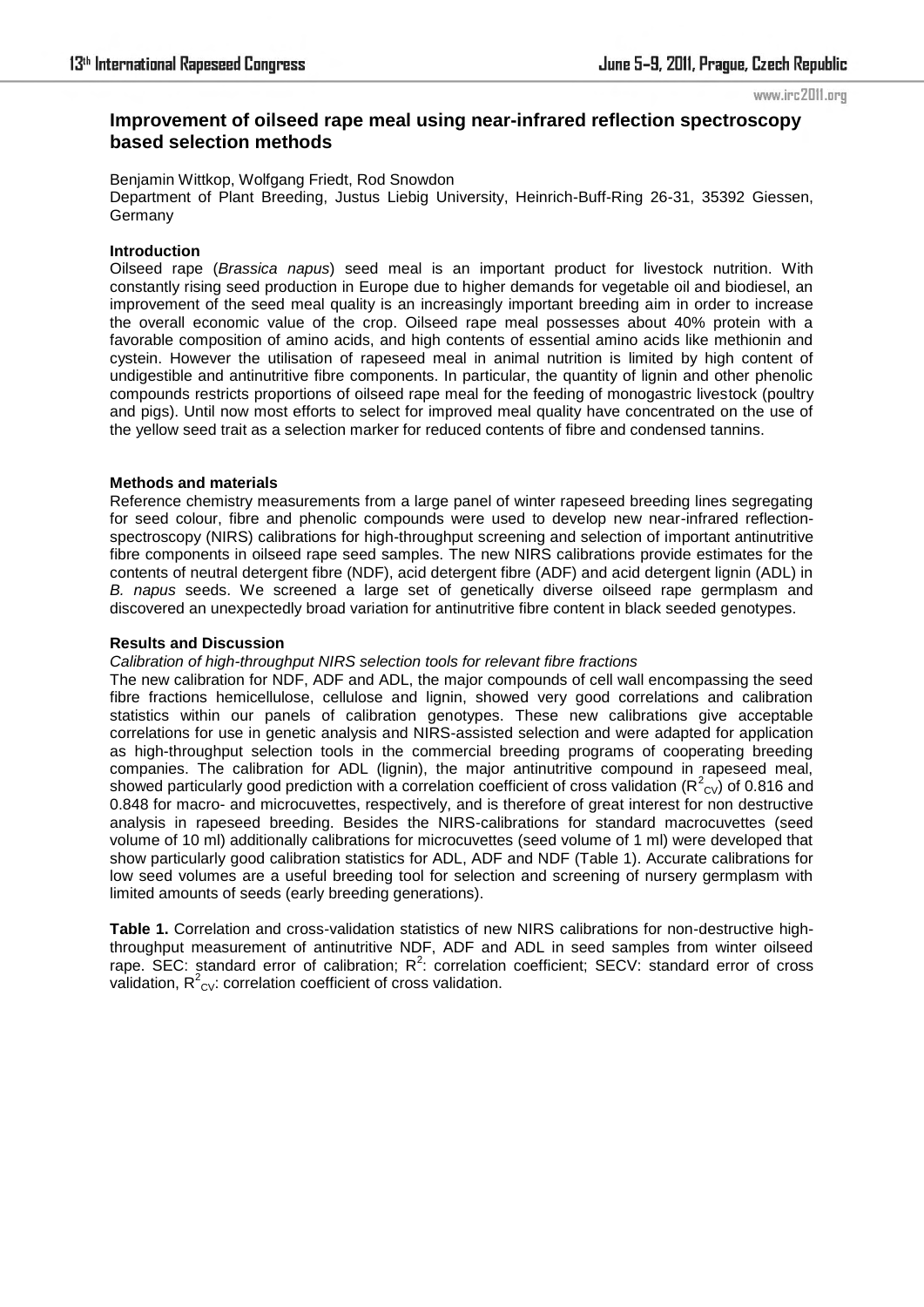www.irc2011.org

| <b>Calibration</b>       | <b>SEC</b> | $R^2$ | <b>SECV</b> | $R^2$ <sub>CV</sub> |
|--------------------------|------------|-------|-------------|---------------------|
| NDF macrocuvette (10 ml) | 1.551      | 0.662 | 1.669       | 0.613               |
| NDF microcuvette (1 ml)  | 1.601      | 0.577 | 1.661       | 0.543               |
| ADF macrocuvette (10 ml) | 1.063      | 0.811 | 1.128       | 0.788               |
| ADF microcuvette (1 ml)  | 0.964      | 0.851 | 1.072       | 0.814               |
| ADL macrocuvette (10 ml) | 0.738      | 0.844 | 0.804       | 0.816               |
| ADL microcuvette (1 ml)  | 0.771      | 0.869 | 0.829       | 0.848               |

*Validation of NIRS calibrations in independent seed samples* 

The cross-validation procedures described above are not always sufficient to describe the accuracy of newly developed NIRS calibrations. For verification of the prediction quality it is necessary to analyse independent and unknown seed samples. Independent validation was carried out using two different validation sets, existing of rapeseed genotypes segregating for seed fibre components from different genetic sources and environments, for standard macrocuvettes (10 ml) ( $N = 49$ ) and microcuvettes (1 ml) ( $N = 40$ ). Table 2 shows the statistical results for the independent validations. Again the independent validation for lignin (ADL) is the best and shows a higher accuracy compared to ADF and NDF, with coefficients of determinations ( $R^2$ ) for e.g. standard macrocuvettes of 0.621, 0.700 and 0.806, respectively. To illustrate the validation results figure 1 shows the graphical regressions of NIRS-predicted and wet chemistry values (reference values) for the contents of the three major fibre fractions using either macro- or microcuvettes. However the results for ADF, representing the sum of lignin and cellulose in the seed meal, are also adequate and robust enough to use these calibrations in breeding programs.

**Table 2.** Independent validation statistics of new NIRS calibrations for antinutritive NDF, ADF and ADL in seed samples from winter oilseed rape. SEP: standard error of prediction; BIAS: internal error; SEP (C): standard error of prediction (corrected with BIAS),  $R^2$ : coefficient of determination.

| <b>Validation</b>        | <b>SEP</b> | <b>BIAS</b> | SEP (C) | $R^2$ |
|--------------------------|------------|-------------|---------|-------|
| NDF macrocuvette (10 ml) | 1.547      | 0.208       | 1.549   | 0.621 |
| NDF microcuvette (1 ml)  | 1.797      | $-0.144$    | 1.814   | 0.530 |
| ADF macrocuvette (10 ml) | 1.401      | $-0.043$    | 1.415   | 0.700 |
| ADF microcuvette (1 ml)  | 1.171      | $-0.028$    | 1.186   | 0.762 |
| ADL macrocuvette (10 ml) | 0.958      | 0.149       | 0.956   | 0.806 |
| ADL microcuvette (1 ml)  | 0.904      | 0.035       | 0.915   | 0.760 |